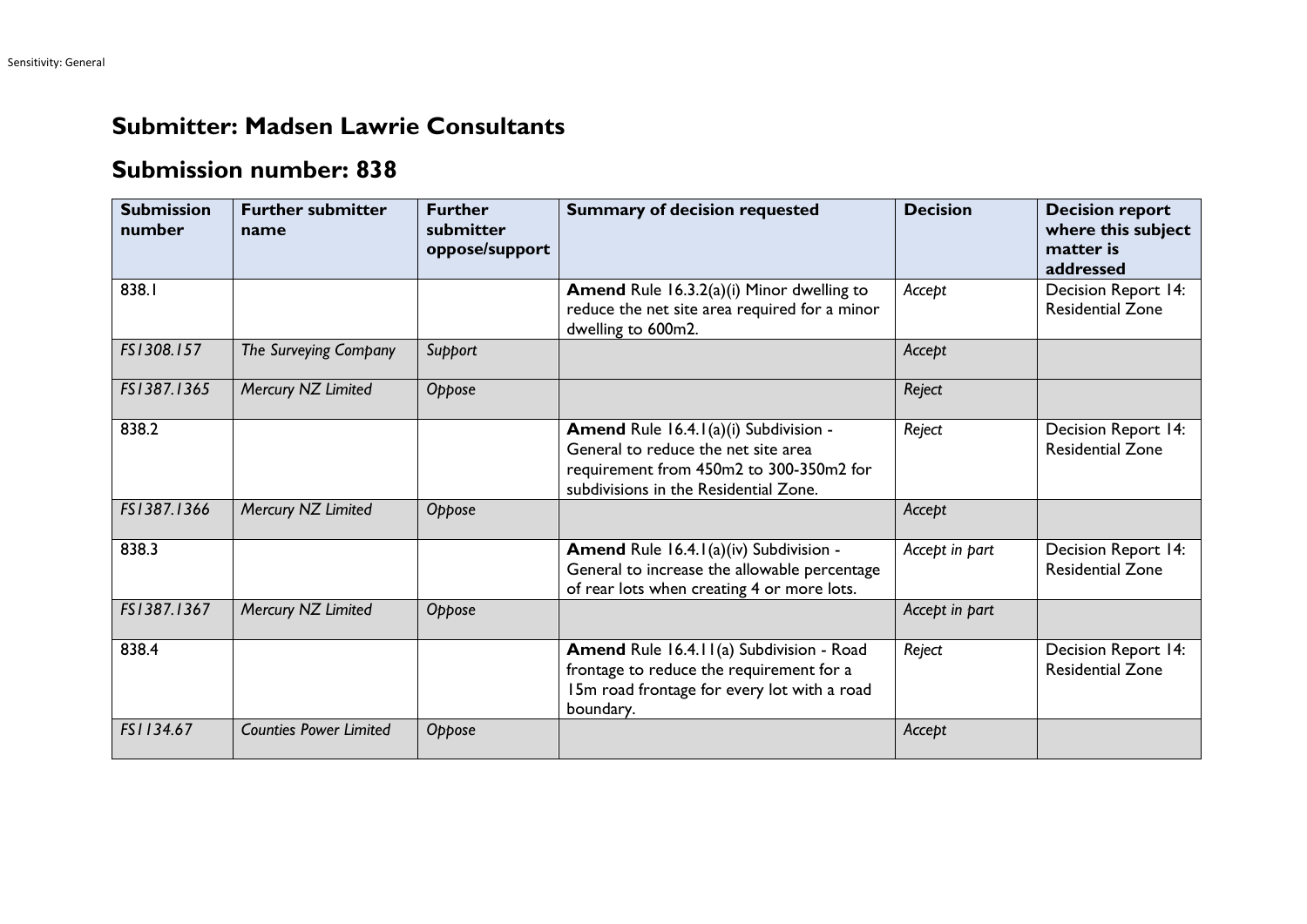| <b>Submission</b><br>number | <b>Further submitter</b><br>name | <b>Further</b><br>submitter<br>oppose/support | <b>Summary of decision requested</b>                                                                                                                                                                                                                                               | <b>Decision</b> | <b>Decision report</b><br>where this subject<br>matter is<br>addressed |
|-----------------------------|----------------------------------|-----------------------------------------------|------------------------------------------------------------------------------------------------------------------------------------------------------------------------------------------------------------------------------------------------------------------------------------|-----------------|------------------------------------------------------------------------|
| 838.5                       |                                  |                                               | Amend Rule 16.4.12(a) Subdivision - Building<br>platform to reduce the size of the building<br>platform required.                                                                                                                                                                  | Reject          | Decision Report 14:<br><b>Residential Zone</b>                         |
| FS1387.1368                 | Mercury NZ Limited               | Oppose                                        |                                                                                                                                                                                                                                                                                    | Accept          |                                                                        |
| 838.6                       |                                  |                                               | <b>Amend</b> Rule 17.3.6(a)(i) Dwelling to clarify<br>that this rule is relevant to multi-story<br>developments with road frontage only in the<br><b>Business Zone.</b>                                                                                                            | Reject          | Decision Report 20:<br><b>Business Zones</b>                           |
| FS1078.51                   | Hugh Green Limited               | Support                                       |                                                                                                                                                                                                                                                                                    | Reject          |                                                                        |
| FS1387.1369                 | Mercury NZ Limited               | Oppose                                        |                                                                                                                                                                                                                                                                                    | Accept          |                                                                        |
| 838.7                       |                                  |                                               | Retain Rule 22.2.3.1 (P2)(a) Earthworks -<br>General with a threshold of 1000m3 for<br>permitted earthworks on a site.                                                                                                                                                             | Accept in Part  | <b>Decision Report 22:</b><br><b>Rural Zone</b>                        |
| FS1387.1370                 | Mercury NZ Limited               | Oppose                                        |                                                                                                                                                                                                                                                                                    | Accept in part  |                                                                        |
| 838.8                       |                                  |                                               | Amend Rule 22.3.7.1(a)(iii) Building setbacks<br>- all boundaries to reduce the required<br>boundary setback from adjoining sites over<br>6ha.                                                                                                                                     | Reject          | <b>Decision Report 22:</b><br><b>Rural Zone</b>                        |
| 838.9                       |                                  |                                               | Add to Rule 22.4.1.1PR3(c) Prohibited<br>subdivision as follows:<br>(c) Rule PR3(a) does not apply to the<br>following:<br>(iii) a transferable title subdivision in the<br>former Franklin District on a parent<br>Certificate of Title that existed prior to 6<br>December 1997. | Reject          | Decision Report 22:<br><b>Rural Zone</b>                               |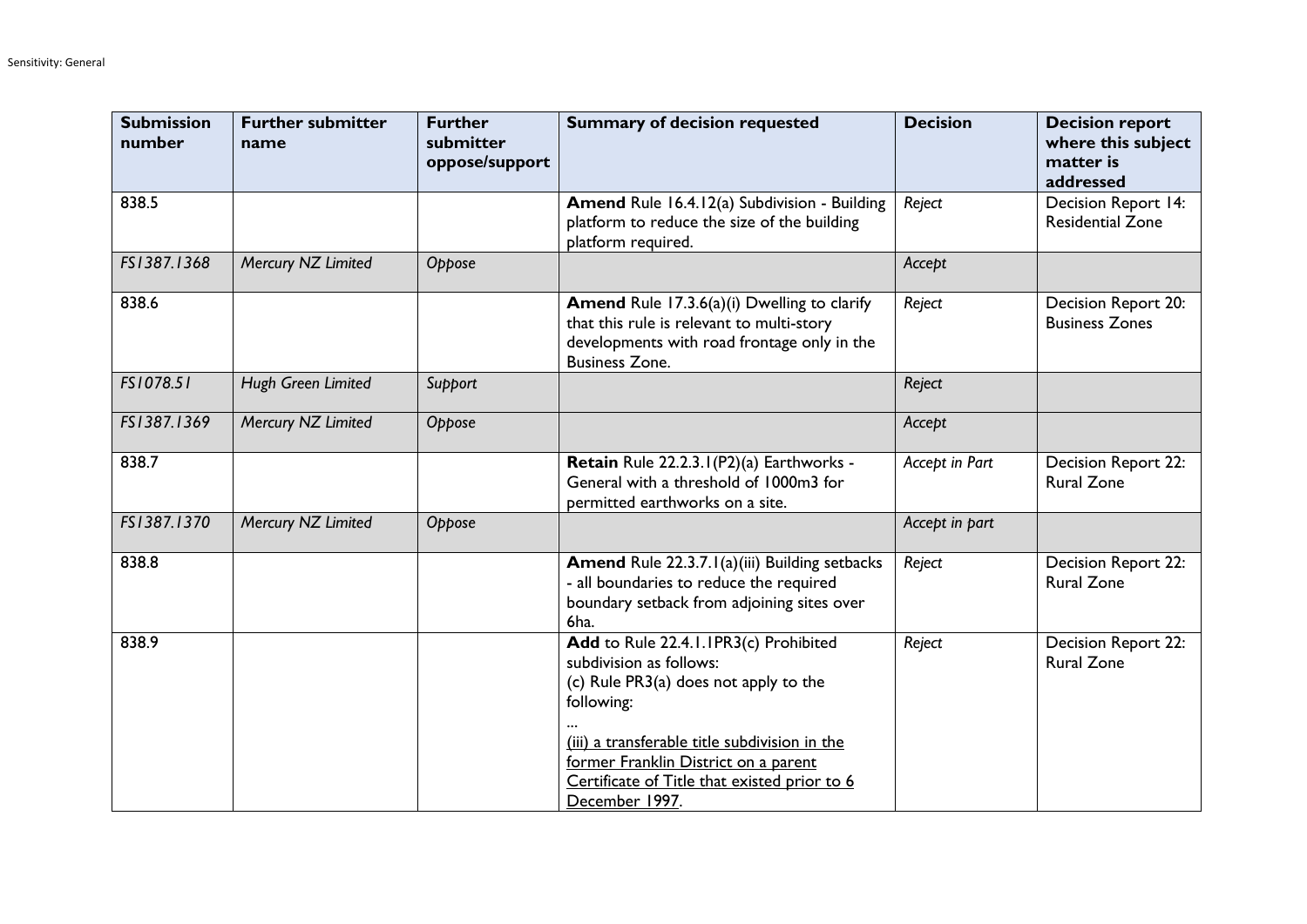| <b>Submission</b><br>number | <b>Further submitter</b><br>name | <b>Further</b><br>submitter<br>oppose/support | <b>Summary of decision requested</b>                                                                                                                                                                                                                                                                                                                                                                                                                                                | <b>Decision</b> | <b>Decision report</b><br>where this subject<br>matter is<br>addressed                      |
|-----------------------------|----------------------------------|-----------------------------------------------|-------------------------------------------------------------------------------------------------------------------------------------------------------------------------------------------------------------------------------------------------------------------------------------------------------------------------------------------------------------------------------------------------------------------------------------------------------------------------------------|-----------------|---------------------------------------------------------------------------------------------|
| FS1129.30                   | <b>Auckland Council</b>          | Oppose                                        |                                                                                                                                                                                                                                                                                                                                                                                                                                                                                     | Accept          |                                                                                             |
| FS1387.1371                 | Mercury NZ Limited               | Oppose                                        |                                                                                                                                                                                                                                                                                                                                                                                                                                                                                     | Accept          |                                                                                             |
| 838.10                      |                                  |                                               | <b>Amend Rule 22.4.1(a)(iv) Boundary</b><br>relocation to reduce the minimum lot size<br>resulting form boundary relocation to at least<br>4,000m2, if not 2,500m2.<br><b>OR</b><br><b>Amend Rule 22.4.1.4(a)(iv) Boundary</b><br>relocation to include a specific clause enabling<br>boundary relocation for pre-existing lots<br>smaller than 8,000m2 that have been<br>previously created via compliance with the<br>Franklin Section of the Operative Waikato<br>District Plan. | Reject          | <b>Decision Report 22:</b><br><b>Rural Zone</b>                                             |
| 838.11                      |                                  |                                               | Retain the indicated areas to be legally<br>protected and the resultant maximum<br>number of new records of title in Rule<br>22.4.1.6(a)(i) Conservation lot subdivision as<br>notified.                                                                                                                                                                                                                                                                                            | Reject          | <b>Decision Report 22:</b><br><b>Rural Zone</b>                                             |
| 838.12                      |                                  |                                               | Add clarification of the term "contiguous<br>area" and a "Significant Natural Area", as<br>contained in Rule 22.4.1.6(a)(i) Conservation<br>lot subdivision.                                                                                                                                                                                                                                                                                                                        | Reject          | Decision Report 9:<br>Significant Natural<br>Areas and Decision<br>Report 22: Rural<br>Zone |
| FS1387.1372                 | Mercury NZ Limited               | Oppose                                        |                                                                                                                                                                                                                                                                                                                                                                                                                                                                                     | Accept          |                                                                                             |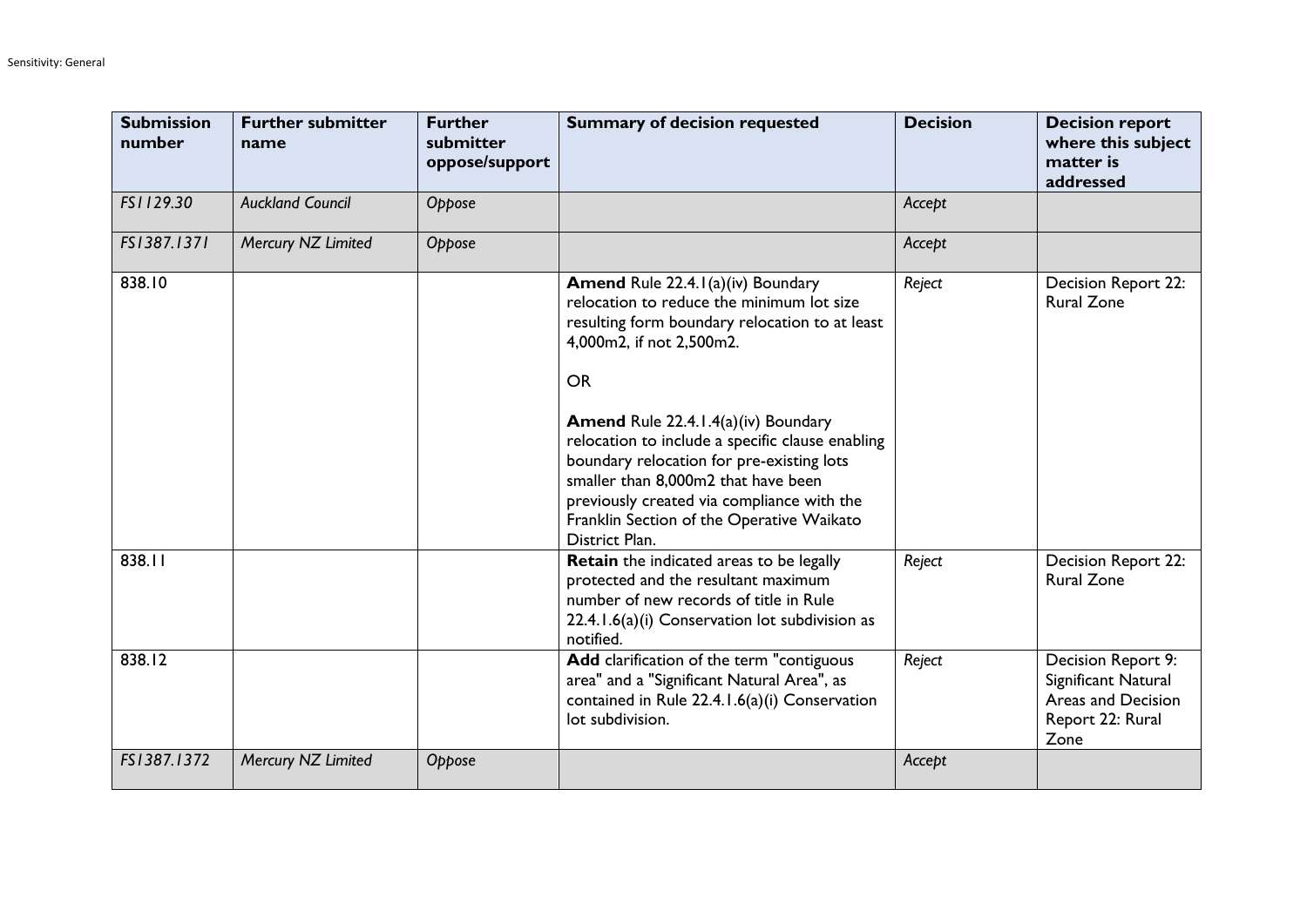| <b>Submission</b><br>number | <b>Further submitter</b><br>name                  | <b>Further</b><br>submitter<br>oppose/support | <b>Summary of decision requested</b>                                                                                                                                                                                                  | <b>Decision</b> | <b>Decision report</b><br>where this subject<br>matter is<br>addressed |
|-----------------------------|---------------------------------------------------|-----------------------------------------------|---------------------------------------------------------------------------------------------------------------------------------------------------------------------------------------------------------------------------------------|-----------------|------------------------------------------------------------------------|
| 838.13                      |                                                   |                                               | Amend Rule 22.4.1.6(a)(vi) Conservation lot<br>subdivision to reduce the minimum lot size<br>requirement from 8,000m2 to 2,500m2 or<br>4,000m2.                                                                                       | Reject          | Decision Report 22:<br><b>Rural Zone</b>                               |
| 838.14                      |                                                   |                                               | Amend Rule 22.4.1.6(a)(vii) Conservation lot<br>subdivision to increase the maximum lot size<br>for proposed lots (excluding the balance lot)<br>to more than 1.6ha.                                                                  | Reject          | Decision Report 22:<br><b>Rural Zone</b>                               |
| 838.15                      |                                                   |                                               | Amend Rule 22.4.1.6(a)(vii) Conservation lot<br>subdivision by removing references to "of its<br>equivalent in a previous District Plan". The<br>rule should instead reference any feature<br>protected under the Proposed Plan only. | Reject          | Decision Report 22:<br><b>Rural Zone</b>                               |
| 838.16                      |                                                   |                                               | Amend Rule 23.3.6(PI) Building coverage to<br>increase the percentage of permitted building<br>coverage.                                                                                                                              | Reject          | Decision Report 18:<br><b>Country Living Zone</b>                      |
| FS1387.1373                 | Mercury NZ Limited                                | Oppose                                        |                                                                                                                                                                                                                                       | Accept          |                                                                        |
| 838.17                      |                                                   |                                               | Amend Rule 23.4.2(RD1)(a)(i) General<br>subdivision to decrease the minimum net site<br>area from 5,000m2 to 2,500m2-3,500m2.                                                                                                         | Reject          | Decision Report 18:<br><b>Country Living Zone</b>                      |
| FS1127.9                    | <b>Vineyard Road Properties</b><br><b>Limited</b> | Support                                       |                                                                                                                                                                                                                                       | Reject          |                                                                        |
| FS1287.44                   | <b>Blue Wallace Surveyors</b><br>Ltd              | Support                                       |                                                                                                                                                                                                                                       | Reject          |                                                                        |
| FS1379.352                  | <b>Hamilton City Council</b>                      | Oppose                                        |                                                                                                                                                                                                                                       | Accept          |                                                                        |
| FS1387.1374                 | Mercury NZ Limited                                | Oppose                                        |                                                                                                                                                                                                                                       | Accept          |                                                                        |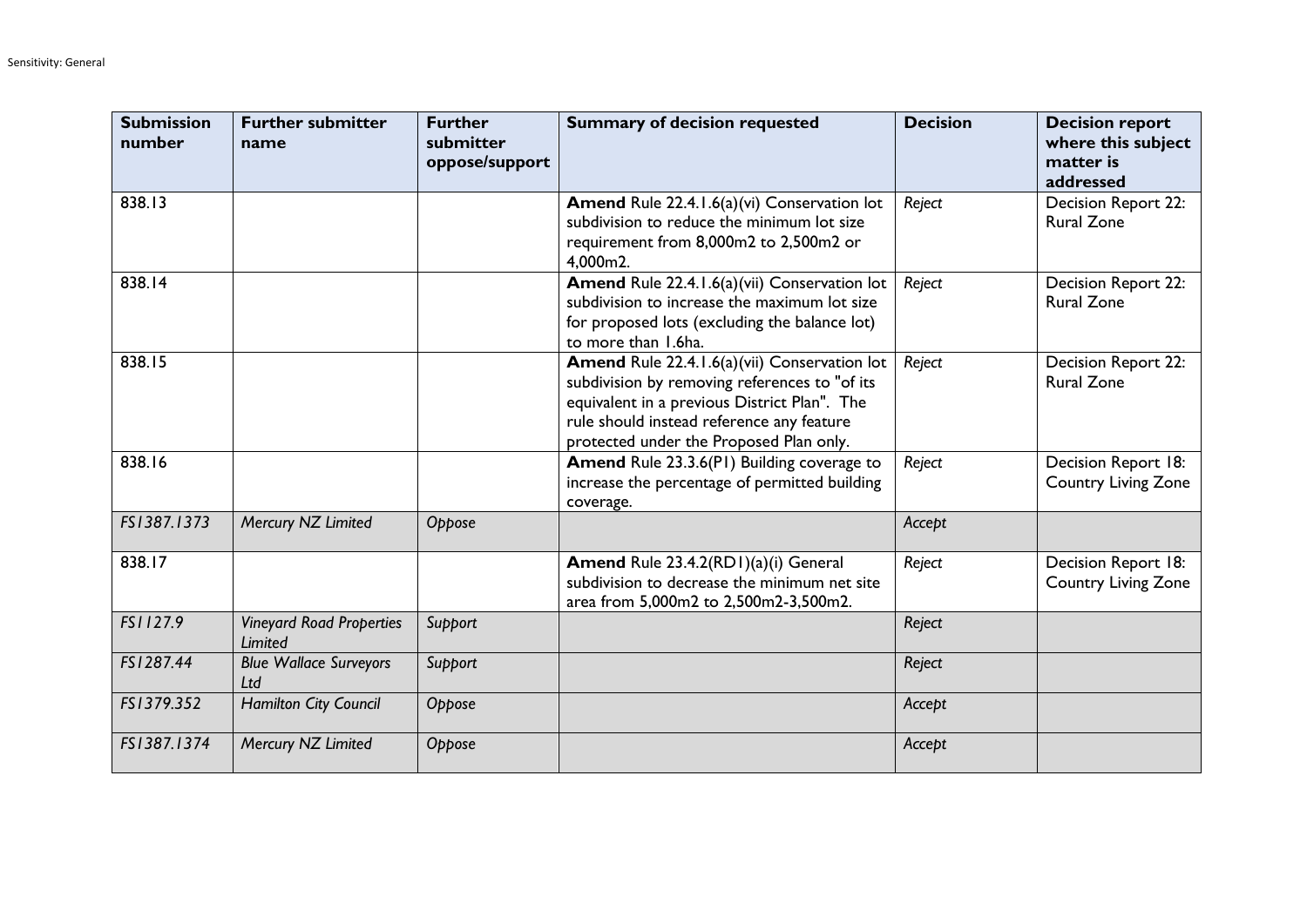| <b>Submission</b><br>number | <b>Further submitter</b><br>name                   | <b>Further</b><br>submitter<br>oppose/support | <b>Summary of decision requested</b>                                                                                                                                                                                | <b>Decision</b> | <b>Decision report</b><br>where this subject<br>matter is<br>addressed |
|-----------------------------|----------------------------------------------------|-----------------------------------------------|---------------------------------------------------------------------------------------------------------------------------------------------------------------------------------------------------------------------|-----------------|------------------------------------------------------------------------|
| 838.18                      |                                                    |                                               | <b>Amend</b> Rule 22.4.1.2 General subdivision to<br>note or refer to exceptions to this rule, as in<br>the Operative District Plan, i.e. those that are<br>classified as Prohibited subdivision.                   | Accept          | <b>Decision Report 22:</b><br><b>Rural Zone</b>                        |
| FS1387.1375                 | Mercury NZ Limited                                 | Oppose                                        |                                                                                                                                                                                                                     | Reject          |                                                                        |
| 838.19                      |                                                    |                                               | Add clarification of the term "Significant<br>Natural Area" in the context of Rule<br>22.4.1.6(a)(i) Conservation lot subdivision.                                                                                  | Reject          | Decision Report 22:<br><b>Rural Zone</b>                               |
| FS1387.1376                 | Mercury NZ Limited                                 | Oppose                                        |                                                                                                                                                                                                                     | Accept          |                                                                        |
| 838.20                      |                                                    |                                               | Amend Rule 22.4.1.2(a)(i) General<br>subdivision to match the issue of title date<br>with the operative date of the Proposed<br>District Plan.                                                                      | Reject          | Decision Report 22:<br><b>Rural Zone</b>                               |
| 838.21                      |                                                    |                                               | Retain Rule 22.4.1.2(a)(ii) General<br>Subdivision                                                                                                                                                                  | Accept in Part  | Decision Report 22:<br><b>Rural Zone</b>                               |
| FS1130.3                    | James Crisp Holdings &<br>Ryedale Farm Partnership | Support                                       |                                                                                                                                                                                                                     | Accept in Part  |                                                                        |
| FS1387.1377                 | Mercury NZ Limited                                 | Oppose                                        |                                                                                                                                                                                                                     | Accept in part  |                                                                        |
| 838.22                      |                                                    |                                               | Amend Rule 22.4.1.2(a)(iii) General<br>subdivision as follows: The proposed<br>subdivision must create no more than one<br>additional lot, excluding an access, for every<br>compliant parent certificate of title. | Accept in Part  | <b>Decision Report 22:</b><br><b>Rural Zone</b>                        |
| FS1387.1378                 | Mercury NZ Limited                                 | Oppose                                        |                                                                                                                                                                                                                     | Reject          |                                                                        |